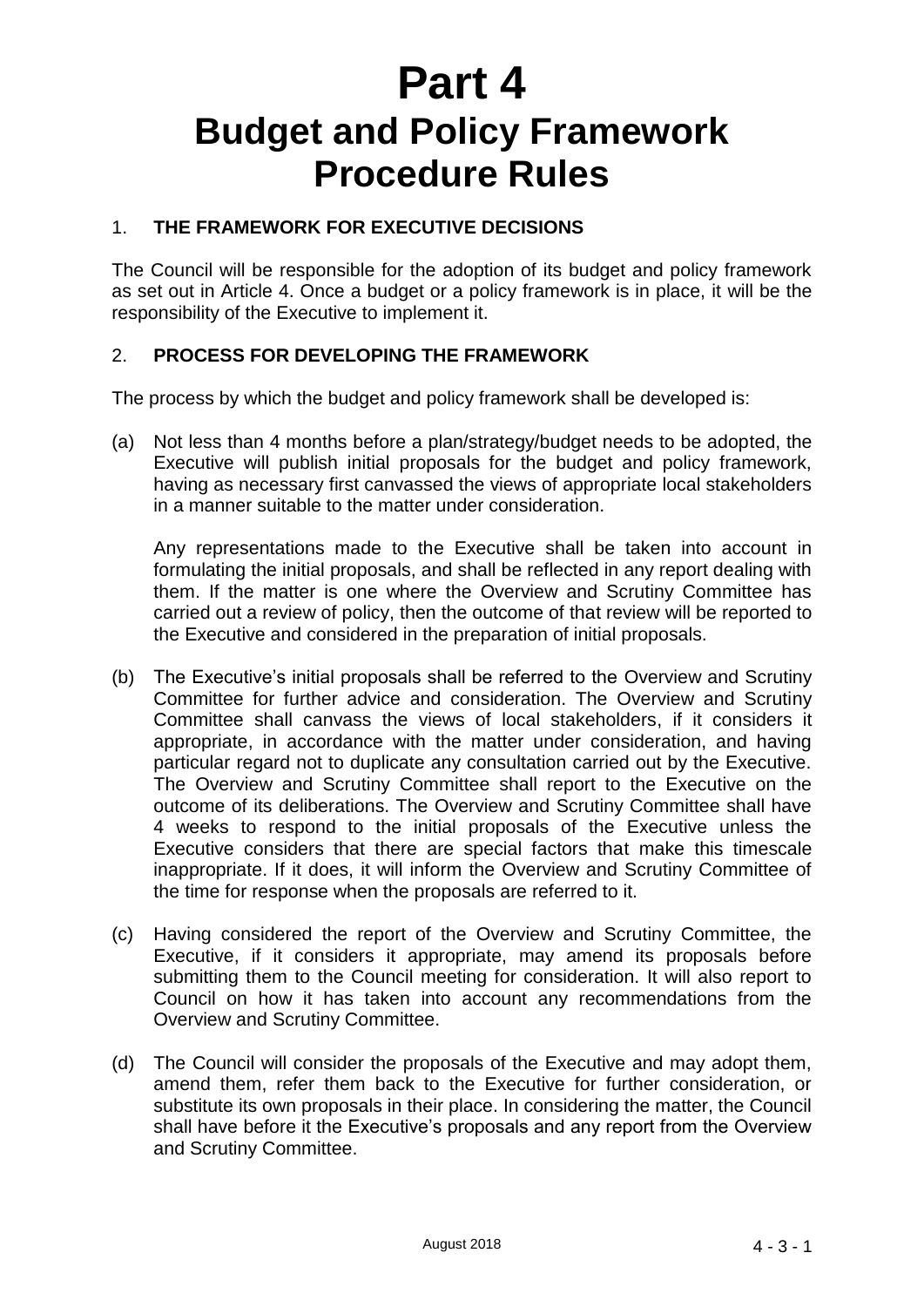- (e) The Council's decision will be published and a copy given to the Leader. The decision shall be dated and shall state either that the decision shall be effective immediately (if the Council accepts the Executive's proposals without amendment) or (if the Executive's proposals are not accepted without amendment), that the Council's decision will become effective on the expiry of 5 working days after the publication, unless the Leader objects to it in that period.
- (f) If the Leader objects to the decision of the Council, he/she shall give written notice to the Head of Paid Service to that effect prior to the date upon which the decision is to be effective. The written notification must state the reasons for the objection. Where such notification is received, the Head of Paid Service shall convene a further meeting of the Council to reconsider its decision and the decision shall not be effective pending that meeting.
- (g) The Council meeting must take place within 20 working days of the receipt of the Leader's written objection. At that Council meeting, the decision of the Council shall be reconsidered in the light of the objection, which shall be available in writing for the Council.
- (h) The Council shall, at that meeting, make its final decision on the matter on the basis of a simple majority. The decision shall be published and implemented immediately.

## 3. **DECISIONS OUTSIDE THE BUDGET OR POLICY FRAMEWORK**

- (a) Subject to the provisions of paragraph 5 (virement) the Executive and any officers, area Committees or joint arrangements discharging Executive functions may only take decisions which are in line with the budget and policy framework. If any of these bodies or persons wishes to make a decision which is contrary to the policy framework, or contrary to or not wholly in accordance with the budget approved by Council, then that decision may only be taken by the Council, subject to paragraph 4 below.
- (b) If the Executive and any officers, area committees or joint arrangements discharging Executive functions want to make such a decision, they shall take advice from the Monitoring Officer and/or the Chief Finance Officer as to whether the decision they want to make would be contrary to the policy framework, or contrary to or not wholly in accordance with the budget. If the advice of either of those officers is that the decision would not be in line with the existing budget and/or policy framework, then the decision must be referred by that body or person to the Council for decision, unless the decision is a matter of urgency, in which case the provisions in paragraph 4 (urgent decisions outside the budget or policy framework) shall apply.

## 4. **URGENT DECISIONS OUTSIDE THE BUDGET OR POLICY FRAMEWORK**

- (a) The Executive and any officers, area committees or joint arrangements discharging Executive functions may take a decision which is contrary to the Council's policy framework or contrary to or not wholly in accordance with the budget approved by Council if the decision is a matter of urgency. However, the decision may only be taken:
	- i) if it is not practical to convene a quorate meeting of the Council; and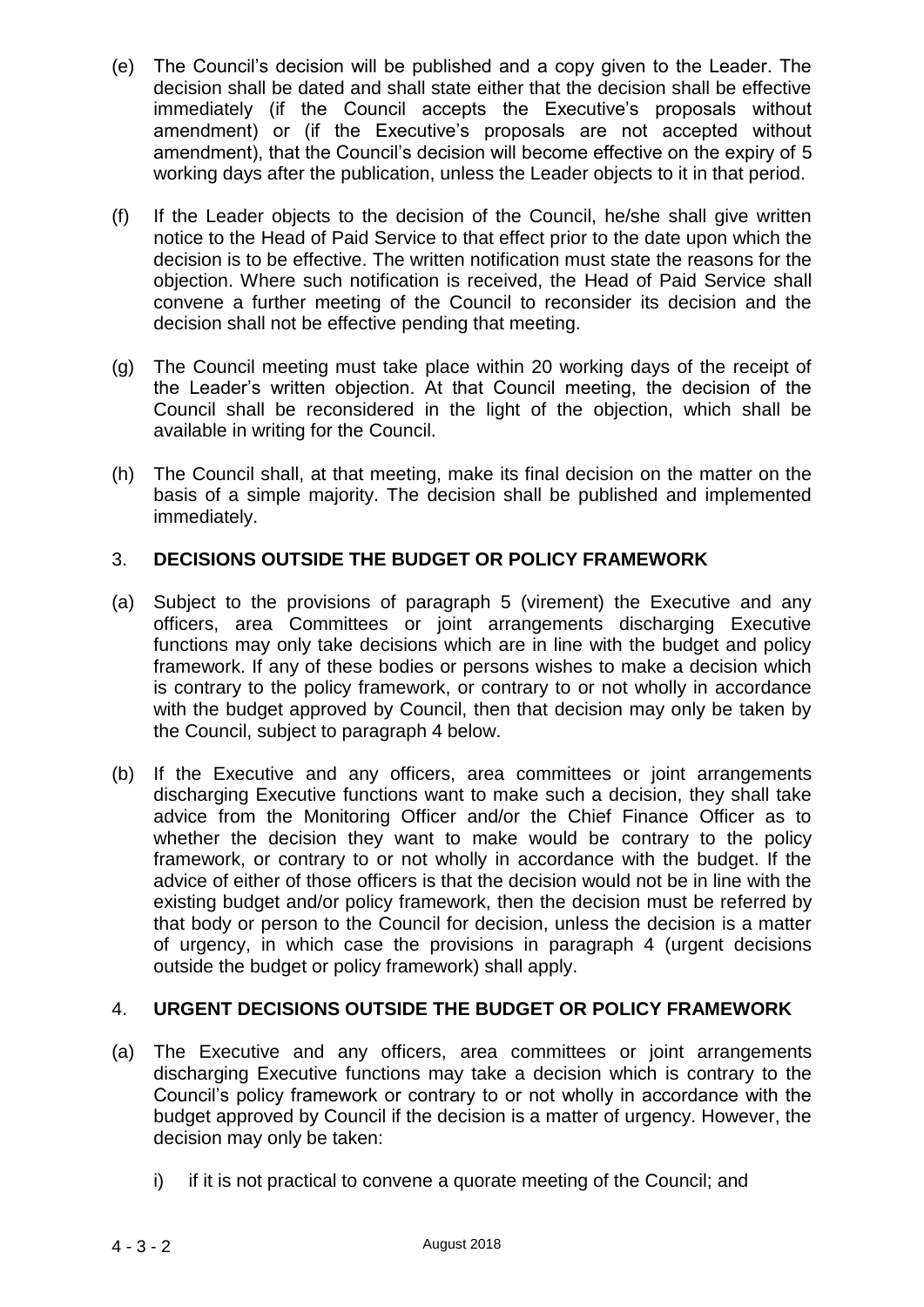ii) if the Chairman of the Overview and Scrutiny Committee agrees that the decision is a matter of urgency.

The reasons why it is not practical to convene a quorate meeting of Council and the Chairman of the Overview and Scrutiny Committee's consent to the decision being taken as a matter of urgency must be noted on the record of the decision. In the absence of the Chairman of the Overview and Scrutiny Committee the consent of the Chairman of the Council or in his/her absence, the Vice-Chairman, will be sufficient.

(b) Following the decision, the decision taker will provide a report to the next available Council meeting explaining the decision, the reasons for it and why the decision was treated as a matter of urgency.

### 5. **VIREMENT**

(a) The Council shall have the following budget heads:

Executive Directors & Corporate Core Environmental Services Strategy and Planning Acquisitions, Transformation and Regeneration Housing and Community Services **Resources** 

(b) Any virement across those budget heads shall only be carried out in accordance with the requirements of the Council's Financial Procedure Rules and, where appropriate, Procurement Procedure Rules.

#### 6. **POLICY FRAMEWORK**

The responsibility for agreeing the budget and policy framework lies with the Council, and decisions by the Executive and any officers, area committees or joint arrangements discharging Executive functions must be in line with it.

#### 7. **CALL-IN OF DECISIONS OUTSIDE THE BUDGET OR POLICY FRAMEWORK**

- (a) Where the Overview and Scrutiny Committee is of the opinion that an Executive decision is, or if made would be, contrary to the policy framework, or contrary to or not wholly in accordance with the Council's budget, then it shall seek advice from the Monitoring Officer and/or Chief Finance Officer.
- (b) In respect of functions that are the responsibility of the Executive, the Monitoring Officer's report and/or Chief Finance Officer's report shall be sent to the Executive with a copy to every Member of the Council. Regardless of whether the decision is delegated or not, the Executive must meet to decide what action to take in respect of the Monitoring Officer's and/or the Chief Financial Officer's report and to prepare a report to Council in the event that the Monitoring Officer or the Chief Finance Officer conclude that the decision was a departure, and to the relevant Overview and Scrutiny Committee, if the Monitoring Officer or the Chief Finance Officer conclude that the decision was not a departure.